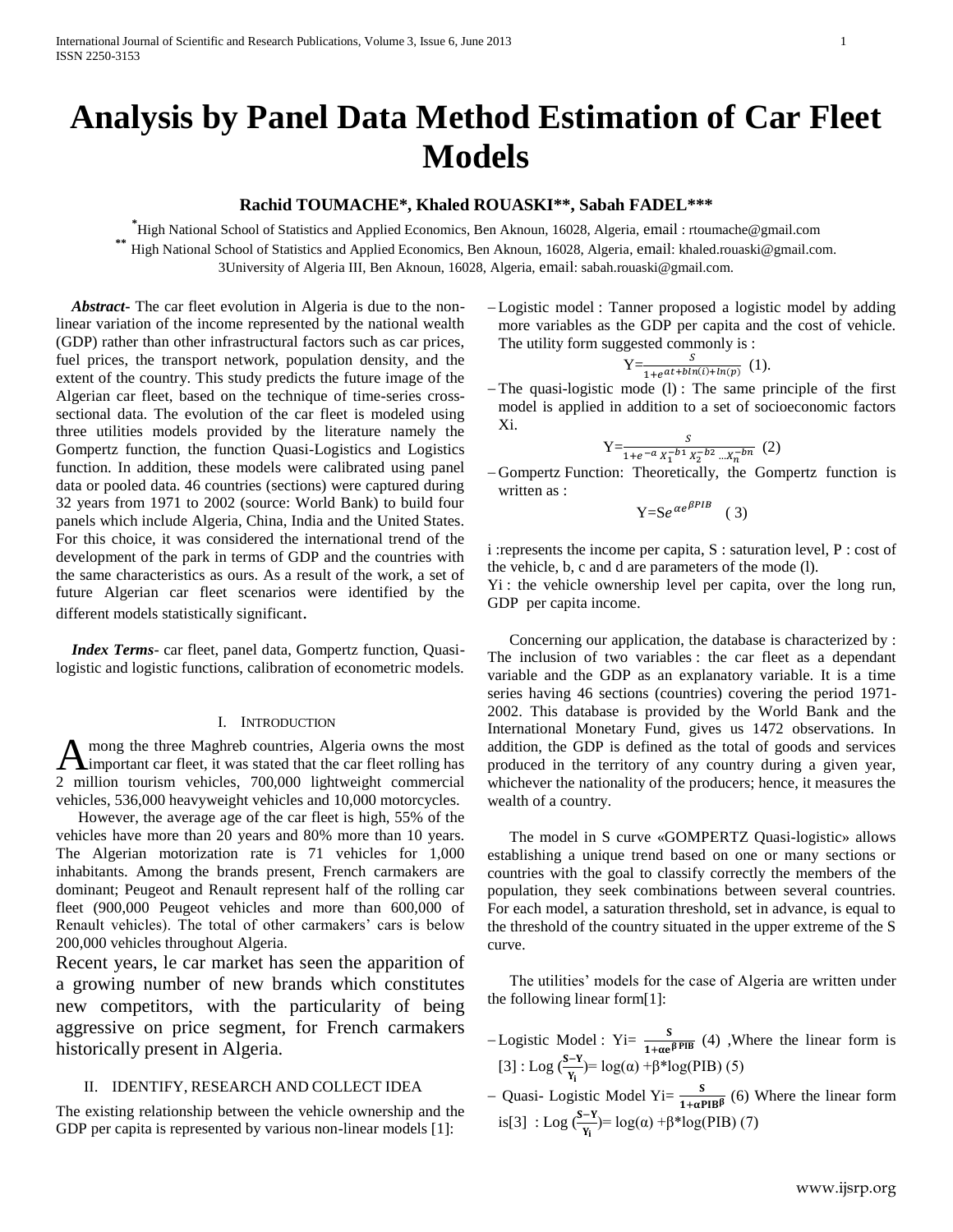-Gompertz Model: Yi= S  $e^{\alpha e^{\beta PIB}}$  (8), Where the linear form is [3] : Log [log(S/Yi)]= log (-α) + β\*PIB (9)

i : is the index of the individual, in this case : the country (Algeria)

Then in this study, the calibration of these models permits to forecast the size of the Algerian car fleet according to the GDP evolution, Concerning our application, the database is characterized by the inclusion of two variables, where the car fleet as a dependant variable and the GDP as an explanatory variable. It is a time series having 46 sections (countries) covering the period 1971-2002. This database is provided by the World Bank and the International Monetary Fund, gives us 1472 observations. In addition, the GDP is defined as the total of goods and services produced in the territory of any country during a given year, whichever the nationality of the producers; hence, it measures the wealth of a country. The two variables do not have a visible probability distribution. Given the fact of having a 46-country database, we judged useful to constitute the following different panels [7] :

- P1: World panel having the 46 countries.
- P2: panel includes : Turkey, Algeria, India, China and the United States.
- P3: panel includes : Algeria, India, China, United States, Syria and Egypt.
- P4 : the following countries : United States, Italy, Mexico, Spain, Brazil, Egypt, Algeria, India, China and Syria.

#### III. RESULTS

 Now it is the time to articulate the research work with ideas gathered in above steps by adopting any of below suitable approaches:

The aim of the S curve model consists in the determination, for different GDP levels, the areas where the fleet evolution changes its path. Indeed, once the model calibrated [1], Algerian car fleet scenarios will be established as a function of the selected countries choice. The first proposed model was assessed for all the available countries in our database, meaning the 46 countries with a long-term saturation of 0,850. The parameters of the model are represented in the following figures :

*a. Panel data estimation where all the coefficients are constant* 

 This result was obtained by EViews software using panel data regression with 46 countries. The precedent model's parameters are [2] :

$$
Car = S * e^{\alpha * e^{\beta * PIB}} (10)
$$
  
or 
$$
\log (\log (\frac{s}{car})) = \log(\alpha) + \beta * PIB (11)
$$

This model is a linear equation of type [3]

$$
y = c + a * x (12) \text{ with}
$$

$$
y = \log\left(\log\left(\frac{s}{car}\right)\right) \text{ et } x = \text{PIB (13)}
$$

Finally, for all world countries, our model can be written as [3] :

$$
log (log (\frac{0.850}{car})) = 1.539836 - 0.000103 * PIB (14)
$$

The aim of this equation is to determine the level of car fleet in function of GDP. The empirical application consists of proposing future values of the Algerian GDP, for example by running a linear regression of the curve and to calculate the car fleet level by equation (14).

The statistical analysis of these parameters is : Student test is verified for the two parameters, the probability of each parameters equal zero is null, significatly inferior to 5%, commonly accepted as signification threshold. FISHER test has a probability equal to zero, ie the two parameters cannot equal zero simultaneously.

The Coefficient Of Determination Equals 0.86, considered as closer to the one of a linear relationship. In the contrary, The Durbin-Watson test confirms the existence of a positive correlation (its value equals 0.03, closer to zero) [2].

*b. Panel data estimation where the common coefficient is constant* 

In this case, the model's equation is written as[2]:

$$
Car_i = S^* e^{\alpha^* e^{\beta_i^* PIB_i}} (15) \text{ or}
$$

$$
\log \left( \log \left( \frac{s}{car_i} \right) \right) = \log(\alpha) + \beta_i^* PIB_i(16)
$$

With: The parameters  $S$  et  $\alpha$  are common for all the countries, by contrast of the parameter  $\beta_i$  which is estimated for every country. The obtained results are represented in the following table :

For Algeria, the car fleet will be modeled by the equation :

$$
car = \begin{cases} 0.850 * e^{\alpha * e^{-7.09 * 10^{-05} * PIB}} \\ \alpha = exp(1.587995) = 4.894 \end{cases}
$$
 (17)

Where the  $\beta_i$  estimated by the model are included in the interval :  $-1,82*10^{-06}$  (Portugal) and  $-1,63*10^{-04}$ (China).

The parameter of Algeria is closer to the Portugal one than China, which confirms the position of Algeria in the Gompertz curve. Moreover, the results of the model concerning Algeria with the two estimation methods are :

$$
Car = \begin{cases} 0.850 * e^{4.894 * e^{-7.09 * 10^{-05} * PIB}} \\ 0.850 * e^{4.664 * e^{-10.3 * 10^{-05} * PIB}} \end{cases} (18)
$$

From this, we can draw the following remarks :

The estimated parameters have closer values and  $\alpha$  et  $\beta$ have opposite évolutions. In addition, the model selection, for these two equations, is based upon the statistical significance of the parameters and the quadratic error square sum. The STUDENT test is verified for the two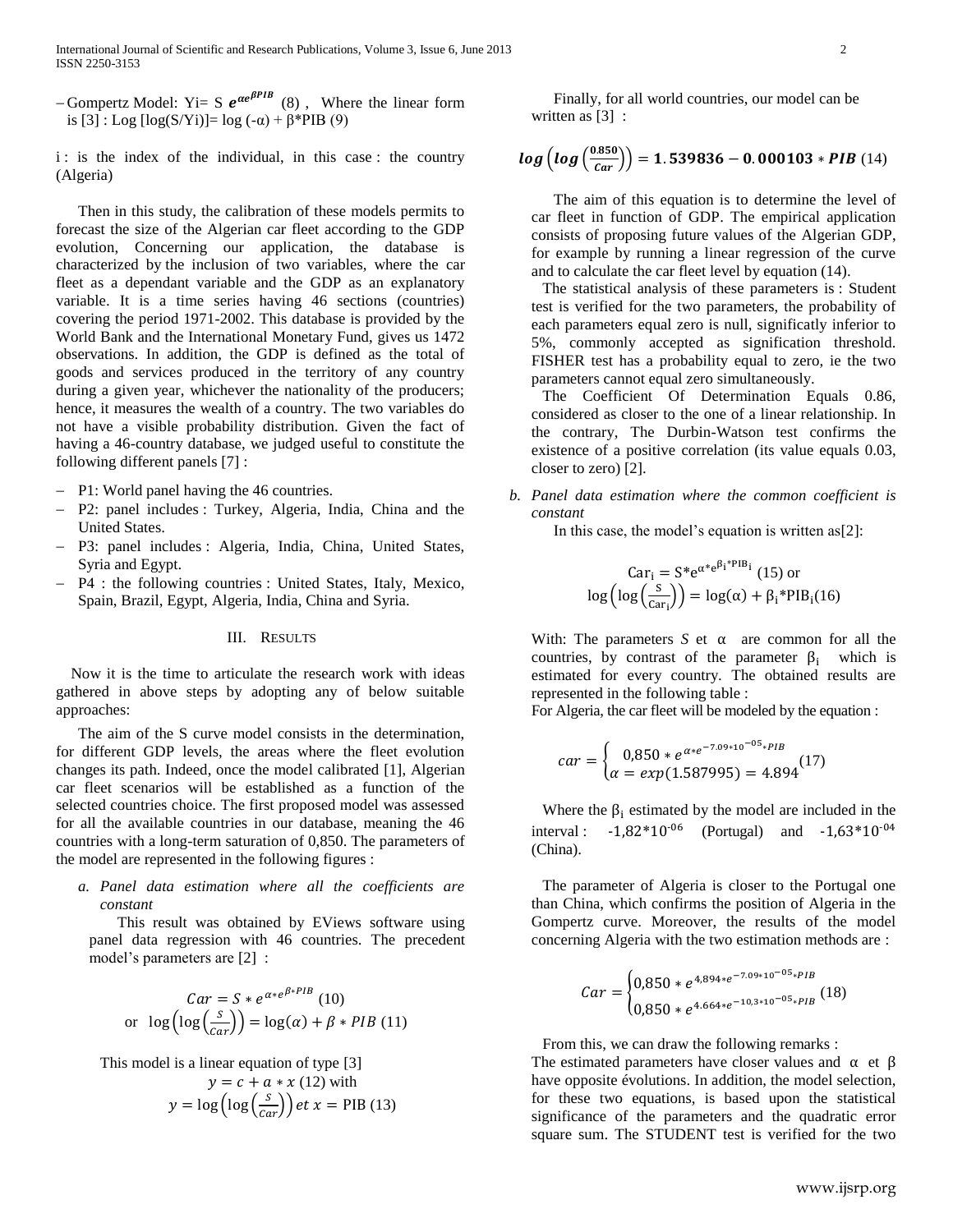parameters concerning Algeria, we notice the probability of each parameter equals zero, so we accept the hypothesis of the two parameters being significant*.* The FISHER test has a null probability, meaning all the parameters cannot be null at once. Determination Coefficient Equals 0.965, obviously better than the first model (0.86). We notice a diminution in the DURBIN-WATSON test coefficient. It increased from 0.03 in the first case to 0.12 in the second one. The Error Squared Sum improved (diminished by 162 to 40.41). So the second model provides better significance than the first, and consequently, the second one will be compared with the following models.

*c. Panel data estimation with all coefficients varying* In this case, The model's equation is written as :

$$
\text{Car}_{i} = S * e^{\alpha_{i} * e^{\beta_{i} * PIB_{i}}}
$$
 (19) or :  

$$
\log\left(\log\left(\frac{S}{\text{Car}_{i}}\right)\right) = \log(\alpha_{i}) + \beta_{i} * PIB_{i}
$$
 (20)

With **S** is a common parameter for all the countries, however parameters  $\alpha_i$  et  $\beta_i$  are estimated for each country. For Algeria, the car fleet will be modeled by the equation [2] :

$$
Car = \begin{cases} 0.850 * e^{\alpha * e^{-10.1 * 10^{-05} * PB}} \\ \alpha = exp(1.784764) = 5.958 \end{cases} (21)
$$

With parameters included in the following intervals :  $\alpha_i$ : 1,3038 (Canada) et 3,75 (Greece).

 $\beta_1$ :-33,5\*10<sup>-05</sup>(India) et -2,35\*10<sup>-0</sup> (Argentina). Algeria's parameter is closer to the Argentian one than the Indian, which confirms the position of Algeria in the Gompertz curve. Moreover, the results concerning Algeria with the two last estimation methods are [2] :

$$
r = \begin{cases} 0.850 * e^{4.668 * e^{-10.3 * 10^{-05} * PIB}} \\ 0.850 * e^{5.958 * e^{-10.1 * 10^{-05} * PIB}} \end{cases} (22)
$$

Hence, we can conclude : The estimated parameters have closer values with a certain convergence of the parameter  $\beta$  toward a value of -10,1\*10<sup>-05</sup>. The parameter  $\alpha$  has a value closer to 5 (5,958 et 4,664).Given the two equations having identical parameters, they will be used both to give two scenarios of the Algerian car fleet evolution in function of the GDP.

The highlighted results show that estimations are better for the second and third model as the precedent section [4] . In addition, we see evidence of  $\mathbb{R}^2$  closer to 1 when passing from the first model to the third one. The sum of squared errors decrease, in its turn, for the third model. To conclude, we can say that the use of panel data for which are not common provides the best fit. Moreover, these four Studied panels provides three

evolutive scenarios of the Algerian car fleet. The graphical representation of these scenarios are illustrated in the (**Figure.1)**.

**Panel 1** offers a slightly remote curve relatively to other panels. This is due mostly in the country choice of the studied panels. The *P1* panel comprises all the countries of the sample, by contrast of the other panels which have countries profilesimilar to Algeria. The panel curves **P2, P3** and **P4** are almost identical [4] .

**Figure.1 :** Projection of the Algerian car fleet



The dashed lines delimit the three zones where the car fleet evolution changes its growth. That means when the GDP per capita exceeds 7,000 \$, the car fleet increase quickly than when it exceeds 30,000 \$, the car fleet will have a decreasing growth. Finnaly, the saturation is reached beyond 35,000 \$. Given the fact that Algeria is situated in the upper limit of the the second zone.This figure is of a high importance for the national institutions which manage the transportation sector, because it gives a future image on the size of the fleet when the country becomes richer.

In order to establish a maximum scenarios, we opted to redo the same steps, but this time the curve not a Gompertz-type but a logistic and quasi-logistic ones defined by the equations[5] :

$$
\begin{cases}\n\text{Quasi} - \text{logitique} & \text{: Car} = \frac{s}{1 + \alpha * PIB^{\beta}} \\
\text{Logitique} & \text{: Car} = \frac{s}{1 + \alpha * e^{\beta * PIB}}\n\end{cases}
$$
\n(23)\n  
\nQuasi - \text{logitique} : \log\left(\frac{s}{\text{Car}} - 1\right) = \log(\alpha) + \beta \* \log PIB\n  
\nLogitique : \log\left(\frac{s}{\text{Car}} - 1\right) = \log(\alpha) + \beta \* (PIB)\n\end{cases}\n(24)

{

The results obtained by the application of these equations, depend on the other two cases, quasi-logistic and logistic respectively we chose the **P2** and **P4** for calibration. The same remarks made on the previous sections apply to the quasi-logistic model [4] . This application give the best statistical significance. Consequently they will be used for our car fleet forecasts.

The (**Figure.2**) represent the Algerian car fleet evolution scenarios. Whichever the panel chosen, we remark that all the curves are almost identical for GDP per capita level lower than 12,000 \$. Then the difference between the curves becomes obvious for high GDP per capital levels. For the case of Algeria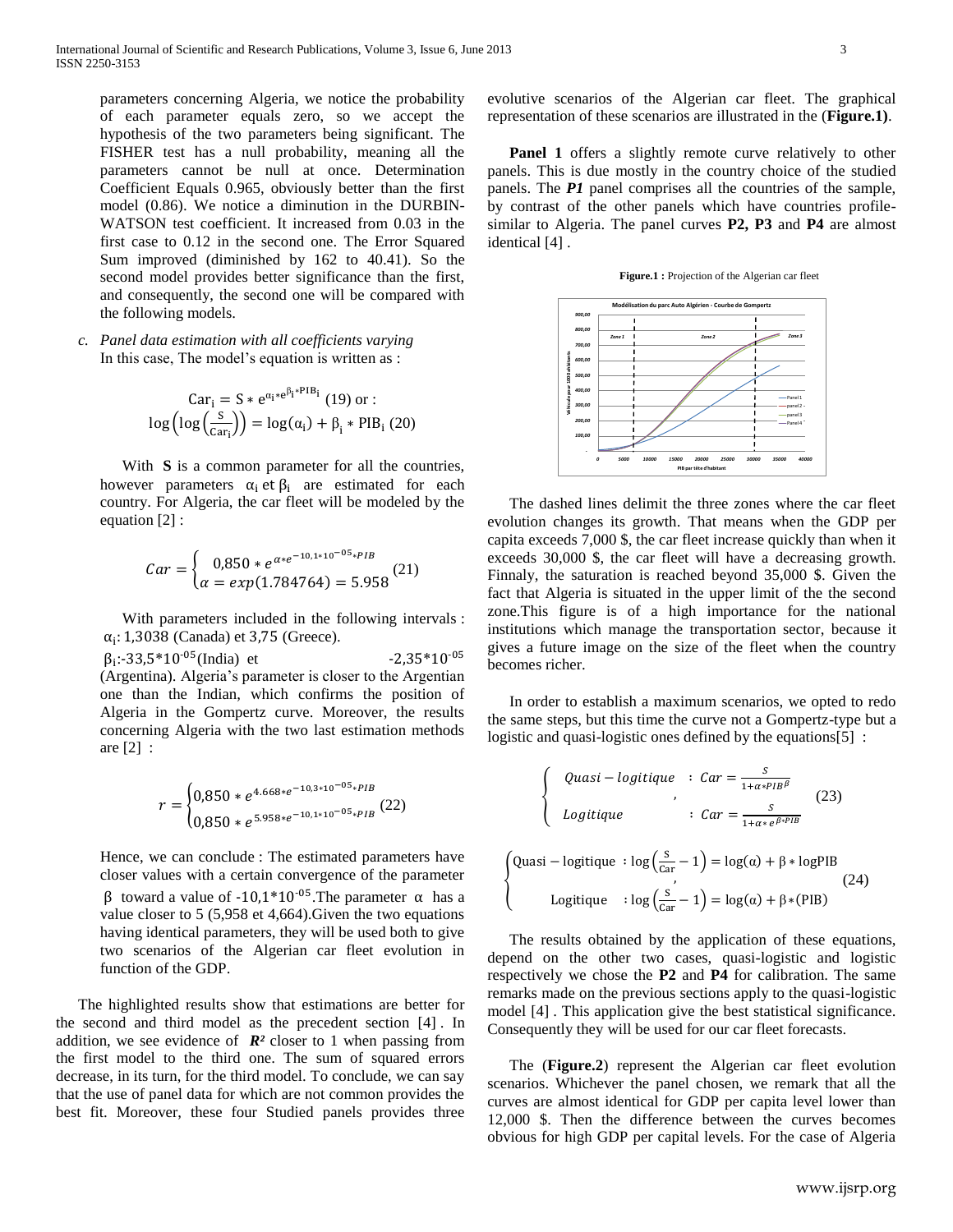(actual GDP per capita is about 7,700 \$), all the curves give the same future projection of the car fleet. We can assert that if our GDP doubles its value, the quasi-logistic model is insensitive in the choice of the panel.

**Figure.2** Algerian car fleet projection (quasi-logistic case)



By contrast, the inconvenient of this model lies on his inability to give a S-curve, meaning the saturation will not be reached for GDP per capita higher than 40,000 \$. Hence, the case of the United States is not well represented by the quasi-logistic model. the second and third models give the best statistical signification. Identically, they will be used in this study.

The following curve **(Figure.3)** illustrates the application of these models for different chosen panels. We notice that the **P1** curve (all the world) is far from the others. The **P2**, **P3** and **P4** have their curves increasing quickly between lower GDP and higher GDP curvatures.

Thus, there is a trend which all the countries (comprising Algeria) will reach once their GDP per capita passes from 10,000 to 17,000 \$. This trend is not verified for countries with high GDP levels and consequently these curves will be omitted in this study.

**Figure.3** Algerian car fleet projection (Logistic case)



Finnaly, the three models (Gompertz, Quasi-logistic and logistic) are reported in the same graphic. We notice the Gompertz curve has a median curve for the three models where the lowest GDP peak is identical for the two other models [5]**.**  For the case of Algeria and any other country in the first zone, the three models produce a spindle of curves that will be the next future possible scenarios for us (**Figure. 4**).

**Figure. 4** Algerian car fleet projection by the three models**.**



The difference between the three models becomes more stressed once we reach high GDP values. The quasi-logistic and logistic models become considerable compared to the reality and not significant [6] . For this reason, we found that the literature advocates the use of the Gompertz model [6] .Given our interest in low GDP countries, we extended the first zone of the following figure. Beyond the actual GDP per capita (7,700\$), the Algerian car fleet might evolve according to the different scenarios illustrated by the curve (**Figure.4**). We have two scenarios from the Gompertz curve representing the most porbable evolution. The three scenarios representing the most pessimistic cases are coming from the logistic curve. Finally, the other scenarios from the quasi-logistic curve present the most optimistic ones [2] .

#### IV. CONCLUSIONS

The models provided by the academic literature related to the evolution of car fleet in the countries permitted to identified, in an acceptable manner, the most important parameters that affect, significantly, the ownership of vehicles. It shows that the wealth generated by the country as measured by GDP remains an important determinant of modeling car fleet at the expense of other parameters involving the price of vehicles, fuel, size of the transport network ... etc. This finding is reinforced by the fact that at the international level, the evolution of the car fleet in terms of GDP following the curves more or less identical across countries [5] .

Excluding variables characterizing the behavior of individuals in car ownership, this study allowed us to highlight the influence of national wealth on the level of GDP over car fleet in Algeria. The objective is to analyze the distribution of vehicles according to GDP of different countries in which information is available on the World Bank and IMF databases. Thus, it will be possible to develop scenarios for the car fleet while considering the country as sections by panel data modeling.

We designed our calculation methodology by taking into account the available data from which this model was possible. We used the level of car parc per 1000 inhabitants as the independent variable and GDP per 1000 inhabitants as the dependent variable. However, given the long period of study required by the modeling, we needed a 30 years history. Moreover, the theoretical models used in the study include the Gompertz equation, quasi-logistic and logistic. This choice is justified by the fact that the evolution of the car fleet in terms of GDP has a look of an S-curve with saturation at high GDP close